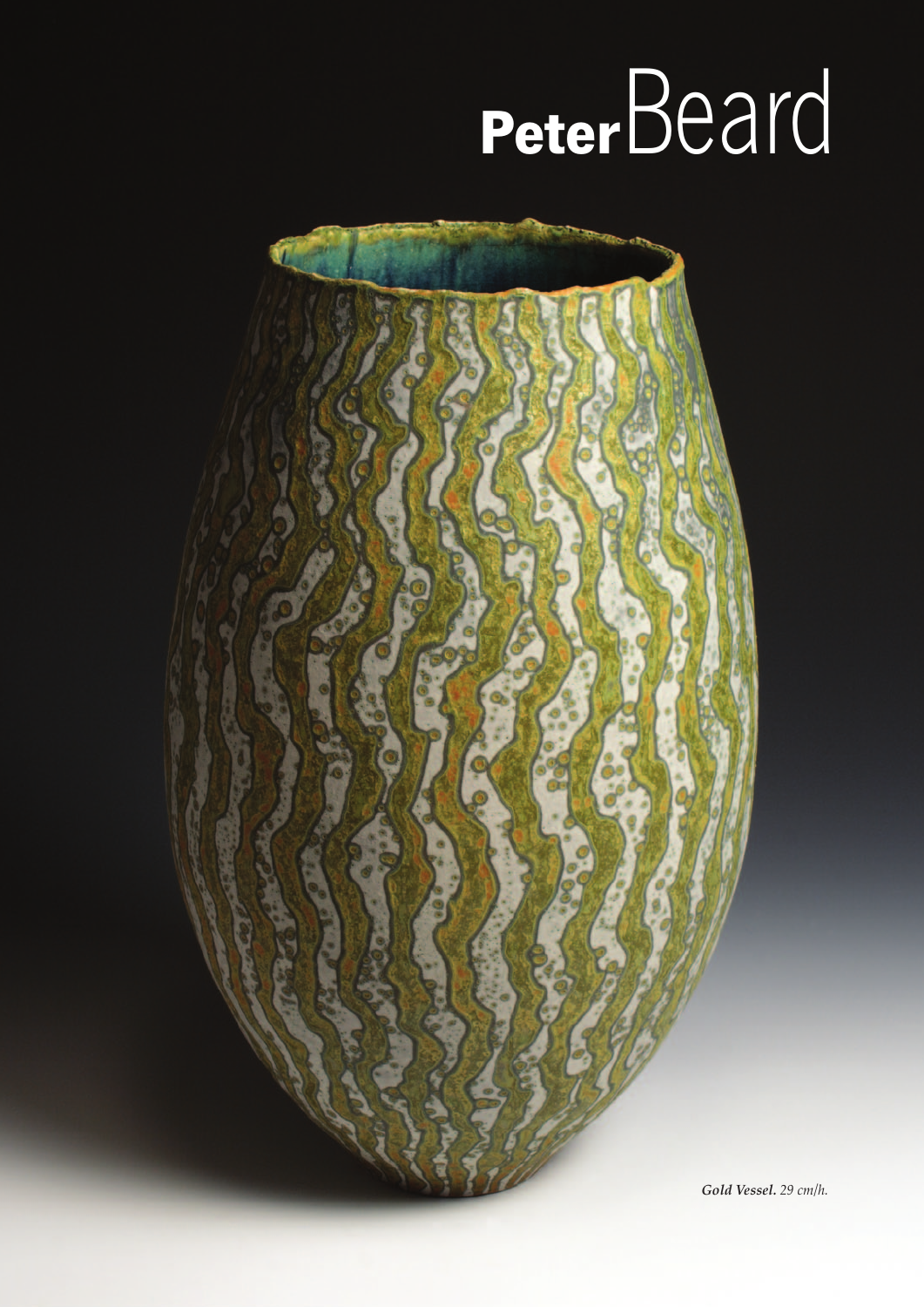

**PETER BEARD IS**<br> **a** meticulous<br>
maker. His ves-<br>
sels, his free-standing, a meticulous maker. His veswall-mounted or plinth based forms present a dazzling surface quality. His surfaces, perhaps drawn from crustacean-like structures, textures in nature or organic pattern, betray their apparent spontaneity and freshness and actually exist due to precisely crafted applications of clay slip and glaze.

Beard is never without his sketchbook, which reveals another dimension to his practice as a ceramist. Perhaps this is not often seen or noticed. Sketchbooks are often private things, where ideas that never see the light of day are tested and considered. In discussion with Beard, both during time we spent at the International Ceramics Studio in Kecskemét and during visits to the

University of Ulster, it became apparent that drawing is central and paramount to his practice. "I draw at any opportunity I can."1

If we consider Beard's practice as a marriage between surface and form, then clearly his drawing demands consideration of both. And this is the case. Beard's drawings ask many questions and allow ideas to be fast-tracked without the commitment of time and material that would be exhausted if one made everything one imagined.

"The importance of drawing is that it is quick, it answers lots of questions and you can explore a simple idea into many different variations of that idea, which helps to clarify images in your mind."<sup>2</sup>

Clearly, drawing is used as a central tool in the development of these works. So this outlines a starting point for the work, the origin of thinking that becomes material form. One must consider what informs the work. As Beard states: "I never stop thinking about work and potential things to make and potential ideas. It could be something new or something ongoing in the studio. The importance of drawing is that it is quick, it answers lots of questions and you can explore a simple idea into many different variations of that idea, which helps to clarify images in your mind."3

There is an organic nature to both form and surface. That drawing that has just been outlined for its importance does not stop there. Drawing occurs again from slip to glaze to wax resist, back to glaze on the surface of the work. And what inspires this?

"Much of the work is inspired by nature, particularly landscape and its formation by the forces of wind and water. There are echoes of the ripples left in the sand by the retreating tide, of the growth of lichens and fungi, of the patterns in fossils, shells and seaweed. Nothing is treated literally; these are the starting points for explorations that Beard develops in his studio, sometimes over many years."4

This outlines a clear continuum from natural sources and phenomena through initial drawing that eventually finds conclusion in clay only after deliberate editing and refinement at the preparation stages. It is noteworthy that Beard's references to nature are not just passive observations but reactions to and inspirations from the power of nature and the effects that these forces can reap. Therefore, his forms retain an element of survival and endurance as layers of colour where slip, resist and glaze are eroded back, revealing sensational colour harmonies.

Beard is also drawn to history and throughout his career constant travel has born influence (on one

*Left: Orange Tall Form on Stone Base. 28 cm/h. Below: Disc Form on Stone Base. 49 cm/h.*